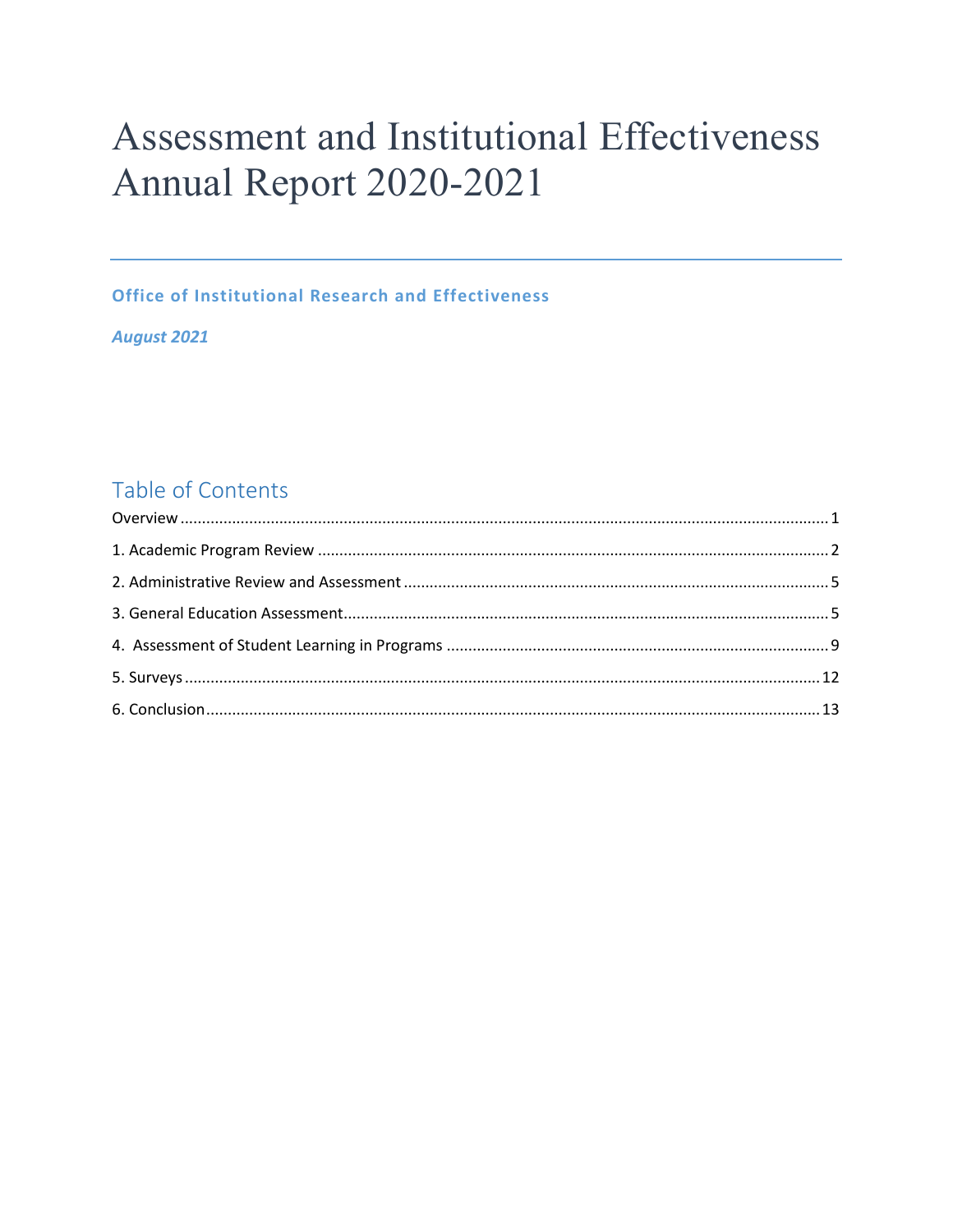### <span id="page-1-0"></span>Overview

This report, produced annually, summarizes FIT's assessment efforts and the use of results for evidence-based decision making. It focuses on activities led or managed by The Office of Institutional Research and Effectiveness (IRE), which include academic program review, administrative program review, assessment of program learning outcomes and general education outcomes, and surveys used for assessment. It highlights key findings and examples of changes made or planned based on assessment findings.

In 2020-2021, FIT operated remotely due to the Covid-19 pandemic. This was challenging and stressful for faculty, staff, and students. Assessment continued during this period, helping FIT demonstrate the continuation of strong learning during the pandemic. Some assessment activities were postponed, due to the circumstances of the pandemic and increased faculty workload.

Assessment of educational effectiveness and, more broadly, institutional effectiveness, are key criteria for receiving reaccreditation by Middle States in spring 2022. The self-study provides strong evidence that FIT has integrated regular assessment practices into operations and uses findings in decision-making.

#### **Highlights**

- FIT held its first virtual program reviews due to the continuing remote operations.
- The Institutional Assessment Plan, called Assessment at FIT: An Overview, was completed to provide detailed information to support the MSCHE self-study. This document outlines assessment practices across all areas of FIT.
- For the third year, academic programs submitted the annual reports documenting assessment of student learning in November 2020. Due to the pandemic's effect on spring 2020, when student work is usually assessed, many programs were unable to complete the reports.
- Three general education assessment projects were completed; they find that learning remained strong during remote operations.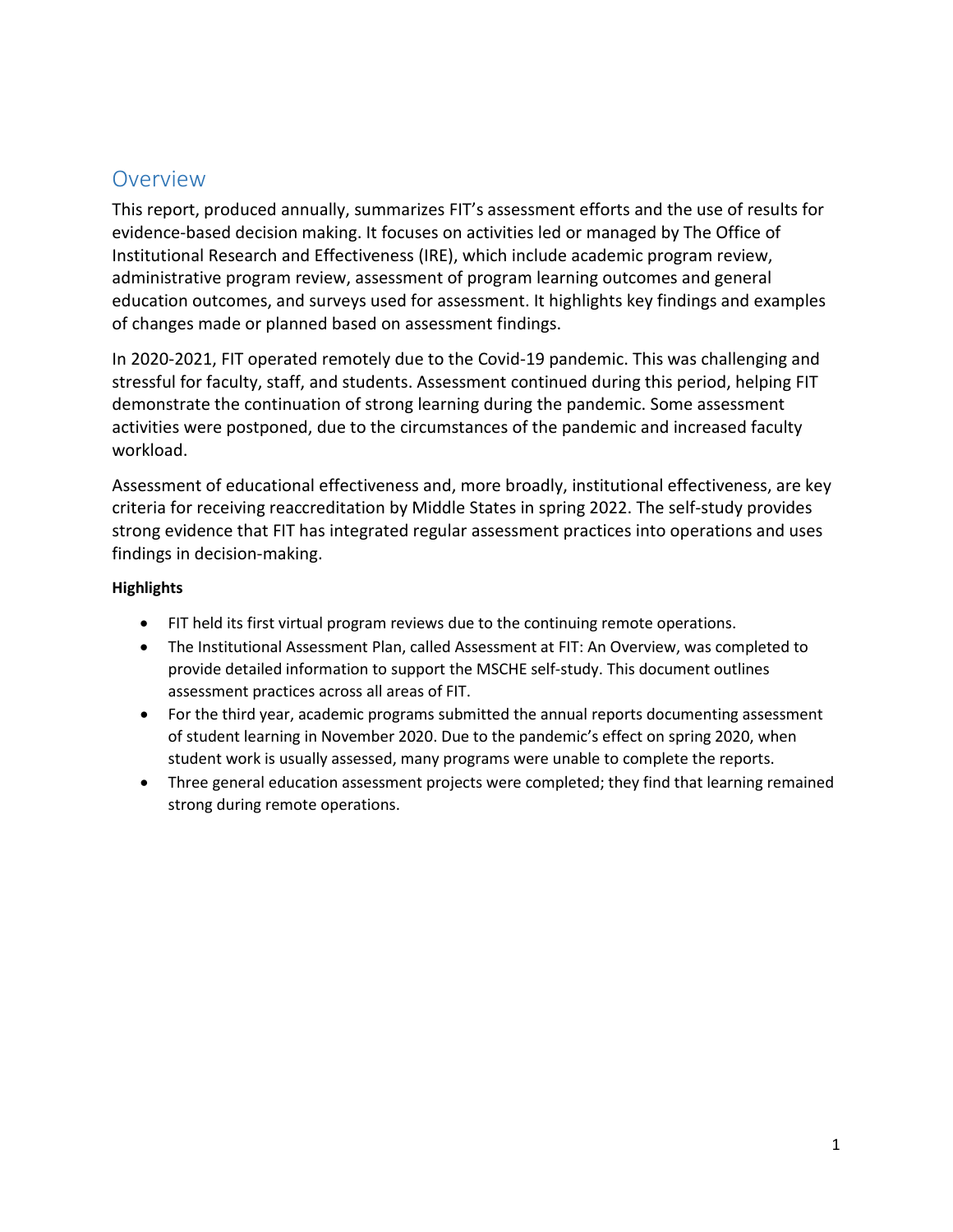# <span id="page-2-0"></span>1. Academic Program Review

By March 2020, reviews for both Advertising and Digital Design and Cosmetics and Fragrance Marketing had been scheduled, but had to be postponed due to the rapid move to remote operations. In fall 2020, programs undergoing review were given a choice of having virtual site visits in fall 2020, or waiting until spring 2021 for the chance of an on-site visit. When FIT determined that remote operations would continue in spring 2021, virtual visits were planned. In addition to ADD and CFM, Entrepreneurship and Global Fashion Management hosted virtual visits.

Overall, virtual visits were successful. They were easier to schedule and it was easier to recruit desirable reviewers without the need for travel. Something was lost in not having in-person interactions or the ability for reviewers to see certain spaces. However, the visits were acceptable and could be considered an option in the future.

Wrap-up discussions after reviews sometimes take place in the subsequent academic year, since program chairs need time to review the report and discuss it with their faculty. With the added faculty workload of the pandemic, a few wrap-up discussions took longer to schedule than usual.

| Program                                                   | <b>Status of Review</b>                                                                                                                                                         |
|-----------------------------------------------------------|---------------------------------------------------------------------------------------------------------------------------------------------------------------------------------|
| Art Market (MA)                                           | Wrap-up discussion from spring 2020 was delayed until fall<br>2020 due to changes in SGS leadership; the discussion took<br>place in November 2020.                             |
| Interior Design (AAS, BFA)                                | Wrap-up discussion from the CIDA visit in October 2019<br>took place in December 2020.                                                                                          |
| Graphic Design (BFA)                                      | Site visit took place in February 2020. Wrap-up discussion<br>took place in December 2020.                                                                                      |
| Visual Presentation and<br><b>Exhibition Design (BFA)</b> | Site visit took place in February 2020. Wrap-up discussion<br>took place in February 2021.                                                                                      |
| <b>Cosmetics and Fragrance</b><br>Marketing (BS)          | Site visit took place virtually in March 2021. Wrap-up<br>discussion took place in April 2021.                                                                                  |
| <b>Global Fashion</b><br>Management (MPS)                 | Site visit took place virtually in March 2021. Wrap-up<br>discussion took place in April 2021.                                                                                  |
| <b>Advertising and Digital</b><br>Design (BFA)            | Site visit took place virtually in April 2021 and the reviewers'<br>report was received in the summer. A wrap-up meeting will<br>be schedule in mid-to-late Fall 2021 semester. |
| Entrepreneurship (BS)                                     | Site visit took place virtually in May 2021 and the reviewers'<br>report has been received. Wrap-up meeting will be<br>schedule in mid-to-late Fall 2021 semester.              |

#### **Academic Program Reviews: Status, 2020-2021:**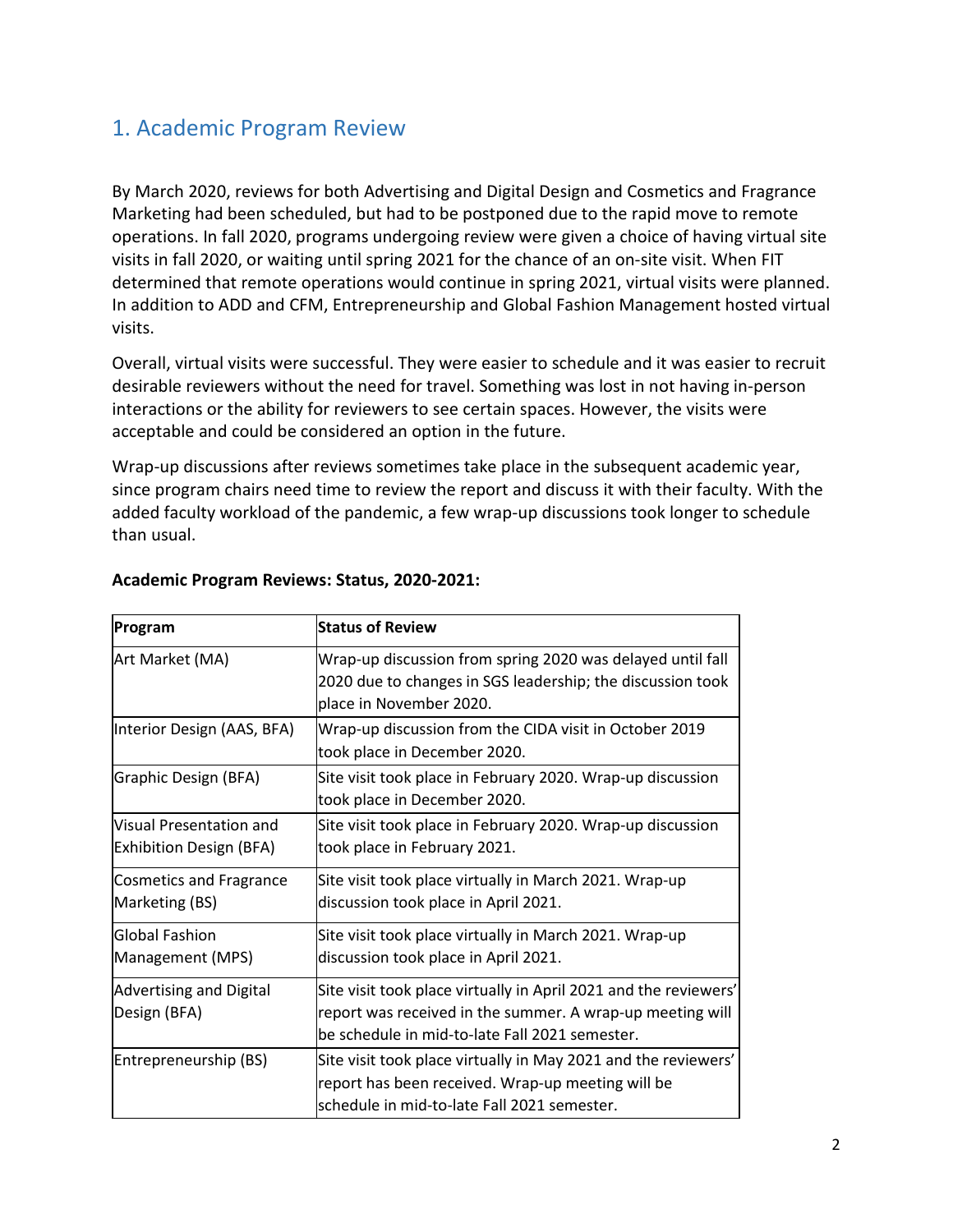#### **Assessment Methods for Academic Program Reviews**

**Cosmetics and Fragrance Marketing:** CFM systematically reviews student learning outcomes with multiple measures as required for ACBSP accreditation. Faculty apply rubrics to capstone projects, assess knowledge of core business knowledge through the Peregrine business exam, and gather feedback about student impressions of their learning from exit surveys. In addition, industry professionals use rubrics to grade students on their final presentations. After reviewing recent rubrics as well as Peregrine results, faculty determined that improvement was needed in knowledge of business finance, as well as statistics and quantitative research. Instructors in the capstone introduced more business finance content into the course. In addition, the program worked with the math department to add a new class in data analytics.

**Advertising and Digital Design:** Several faculty members assessed senior projects with rubrics. Students met or exceed faculty expectations in all areas, although faculty think there is room for improvement in several areas.

**Entrepreneurship:** The program assesses program learning outcomes using rubrics in key classes such as EP 452 and EP 321. Students have been meeting expectations. Formative assessment is also given by faculty and in some cases professional industry critics.

**Global Fashion Marketing:** Capstone projects are assessed with a rubric. The rubric stresses breadth and depth of primary and secondary resources as well as original research questions. The vast majority of students met the goals. For those that do not meet objectives, the problem often stems from lack of familiarity with the research process and a struggle to analyze and edit data. Due to this issue, the capstone project has been divided into more manageable segments.

#### **Action Plan Highlights:**

**Graphic Design:** The program seeks to increase its public profile by designing a GD website and organizing a speaker series open to the public. The program will increase the breadth of several projects to include specific contemporary contexts or formats/media.

**VPED:** VPED is seeking to change its name to Spatial Experience Design. It also plans to modify VP 301, DE 216, and VP 311. In addition, it is pursuing changes in the modern language general education requirement, in addition to the internship program. The chair will work with FIT Space Planning regarding optimization of studio, workshop, and storage space.

**CFM:** The program will revise several courses and offer new courses in color cosmetics, beauty entrepreneurship, and health and wellness. In addition, the department plans to develop online courses and increase independent study opportunities for highly motivated students. The department is considering a "lab fee" policy and is also working with admissions regarding increased departmental input.

**GFM:** GFM seeks to increase class size and recruit more professionally experienced students by contacting HR departments within industry. The program has added four additional credits to the capstone thesis in order to increase ideation and research time. In addition, the program is adding a leadership course and updating supply chain content in courses. Finally, the program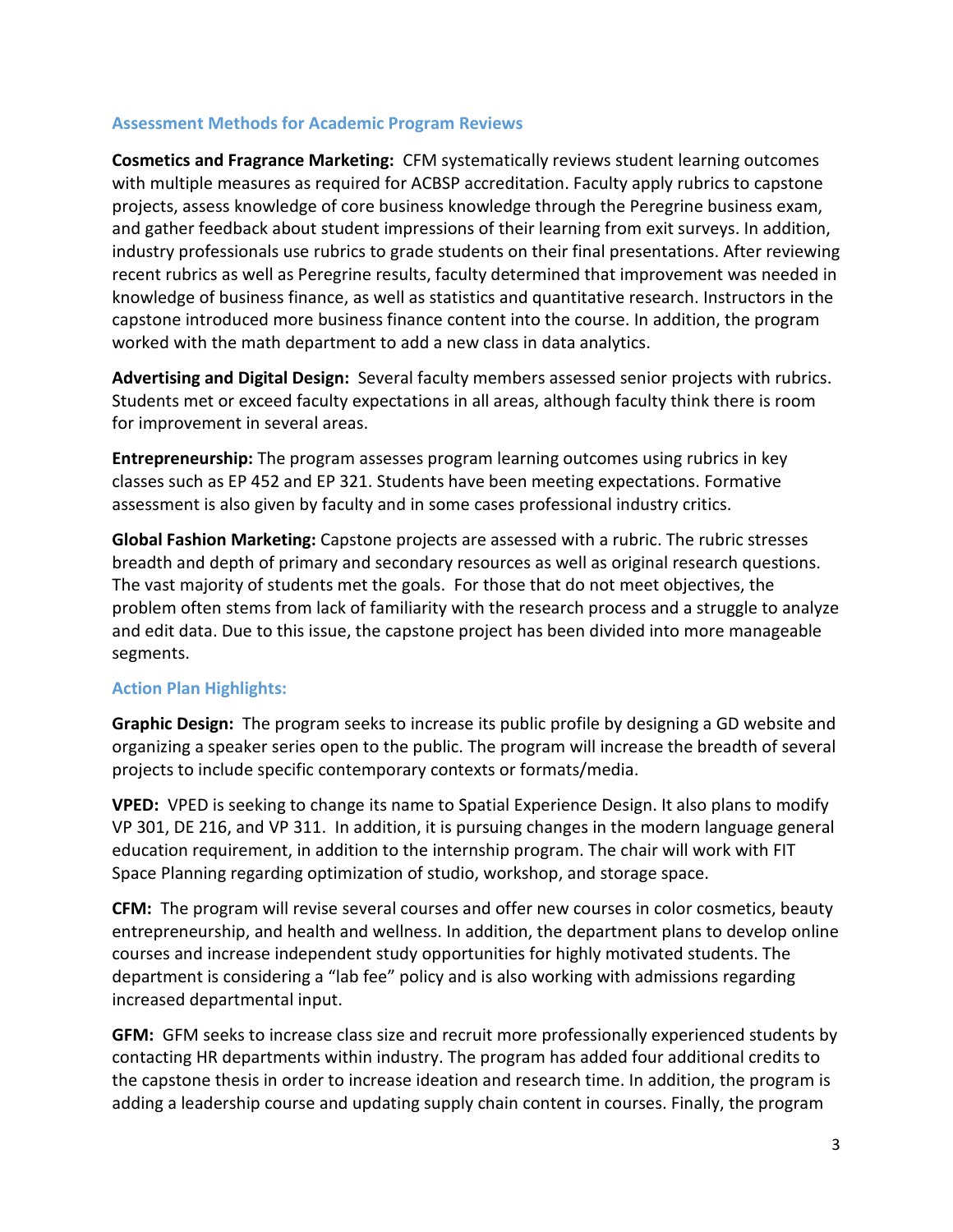will engage adjuncts in conversations about the overall program to ensure a broad view of the curriculum and avoid content overlap.

**Entrepreneurship** and **Advertising and Digital Design** action plans will be finalized in fall 2021.

| <b>Academic Program</b>              | <b>Status</b>                                                                    |
|--------------------------------------|----------------------------------------------------------------------------------|
| Film and Media AAS, BFA              | Self-study drafted; ready to select reviewers and<br>schedule visit for 2021-22. |
| <b>Production Management AAS, BS</b> | Self-study drafted; ready to select reviewers and                                |
|                                      | schedule visit for 2021-22.                                                      |
| Direct and Interactive Marketing BS  | Self-study drafted; ready to select reviewers and<br>schedule visit for 2021-22. |
| Fashion Design AAS, BFA              | Self-study is in progress. Visit planned for spring<br>2022 or fall 2022.        |
| Illustration AAS, BFA                | To begin self-study in spring 2022 for fall 2022<br>site visit.                  |
| International Trade and Marketing BS | To begin self-study in fall 2021.                                                |

**Academic Program Review in Progress or to begin in 2021-2022:** 

Film and Media, Production Management, and Direct and Interactive Marketing began writing self-studies in 2020-21 with the aim of hosting site visits in fall 2021. The review for fashion design has been delayed several times due to changes in leadership as well as the pandemic. The program made a lot of progress in 2020-21, as faculty revised learning outcomes, created a new curriculum map, revised assessment rubrics, and created a new assessment plan. The selfstudy is partially drafted as well. Although there is a new chair this fall (Mary Wilson), the review and site visit should proceed this spring, or next fall at the latest. The Illustration (AAS/BFA) program and International Trade and Marketing will begin self-studies this year, with site visits expected in fall 2022.

Earlier this year, the Executive Director of Assessment calculated the amount of time between site visits for all academic program reviews since 2012. While reviews are supposed to occur on a 7-year cycle, many are delayed for various reasons, so that the average length between reviews is 8.5 years and a few reviews are a decade apart. This information was presented to Jack Oliva and Yasemin Jones, as well as the academic deans; Calvin Williamson, current Senate Faculty President, and Sarah Blazer, Chair of the Faculty Senate Academic Assessment Committee in a memo proposing a return to the "five-year review" cycle. The review cycle will be changed to a scheduled expectation of five years, so that even if there are occasional delays, seven years should be the longest gap between reviews. It will take several years to get the schedule back on track to this timeframe, due to the backlog.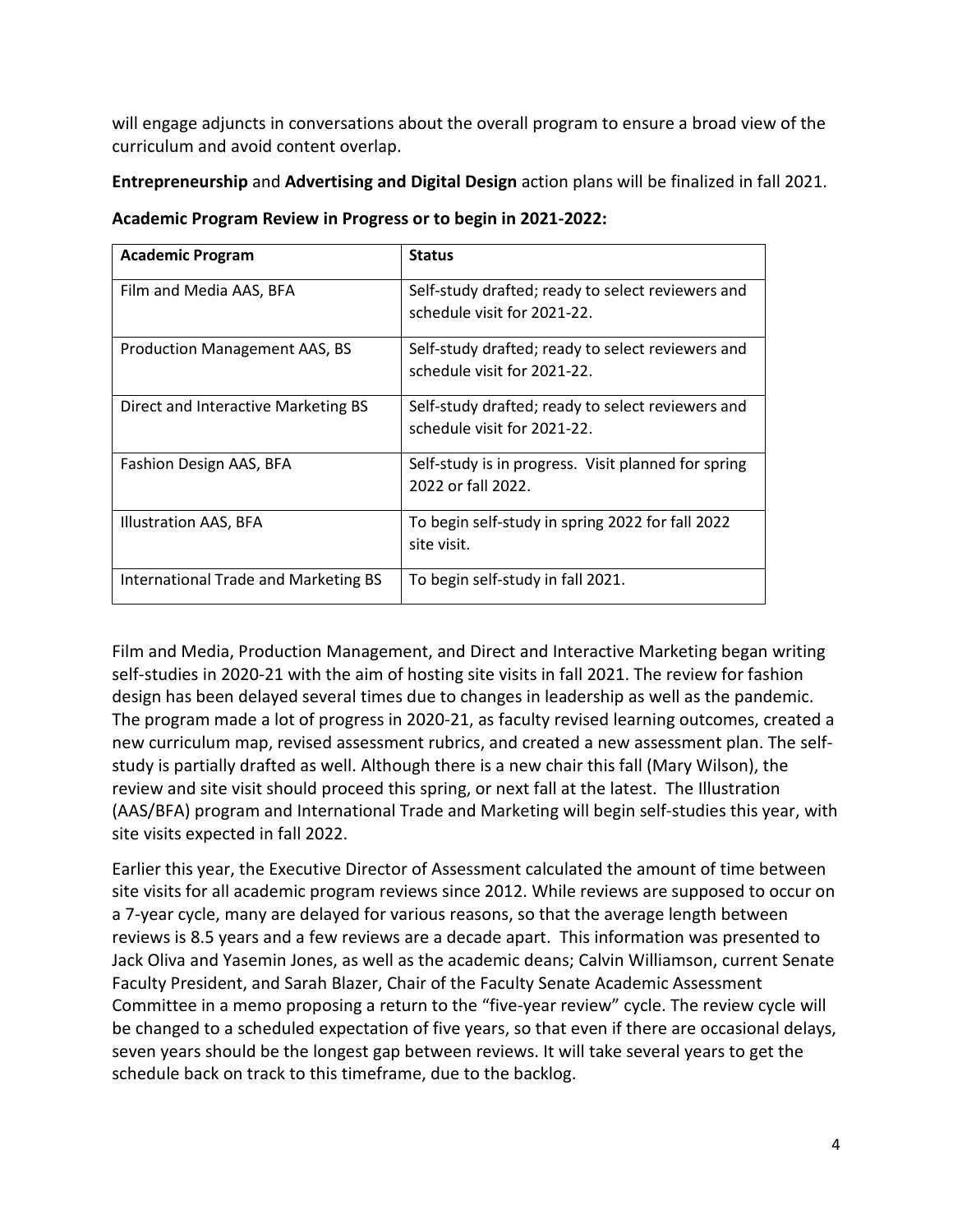# <span id="page-5-0"></span>2. Administrative Review and Assessment

Only one administrative program completed program review in the past year; the Office of International Programs hosted a virtual site visit in March and a wrap-up discussion was held in April. Reviews for two EMSS programs, Student Life and Athletics & Recreation, were postponed since in-person visits are essential for those areas.

Now that only units in EMSS and Academic Affairs go through this process, there are fewer reviews each year.

| <b>Division</b>         | <b>Office</b>                     | <b>Status of Review</b>                                           |
|-------------------------|-----------------------------------|-------------------------------------------------------------------|
|                         |                                   | Self-study drafted; ready to                                      |
|                         |                                   | select reviewers and schedule                                     |
| <b>EMSS</b>             | <b>Student Life</b>               | visit.                                                            |
| <b>EMSS</b>             | <b>Athletics and Recreation</b>   | Self-study in progress.                                           |
| <b>Academic Affairs</b> | Self-study in progress.<br>Grants |                                                                   |
|                         |                                   | Self-study process was launched<br>in spring 2020 but delayed due |
|                         |                                   | to Covid pandemic. It will be                                     |
|                         |                                   | restarted in fall 2021 with a visit                               |
| <b>Academic Affairs</b> | <b>Presidential Scholars</b>      | planned for spring 2022.                                          |

#### **Administrative Reviews for 2021-2022**

**Assessment Methods, Office of International Programs:** OIP conducts surveys on a variety of issues to assess satisfaction and inform decision making. Diversity and Inclusion in Study Abroad was evaluated through a survey and focus groups. Every three years, both faculty and students are surveyed regarding satisfaction, and occasional surveys ask students about interest in study abroad. In addition, students on short-term programs fill out evaluations. An internal audit examined agreements, finances and budget, risk management, and travel policies. The office has recently developed learning outcomes for study abroad programs.

**Action Plan Highlights, Office of International Programs:** OIP plans to update its strategic plan, conduct a review of campuses abroad, increase FIT programs and collaborations with Politecnico di Milano and Polimoda, expand COIL, and incentive faculty to internationalize their classroom and the curriculum, as well as several other items.

# <span id="page-5-1"></span>3. General Education Assessment

Assessment of general education continued during remote operations. The Written Communication and Mathematics assessment projects, delayed by Covid from spring 2020 resumed, assessing student work in fall 2020. Wrap-up discussions were held in spring 2021.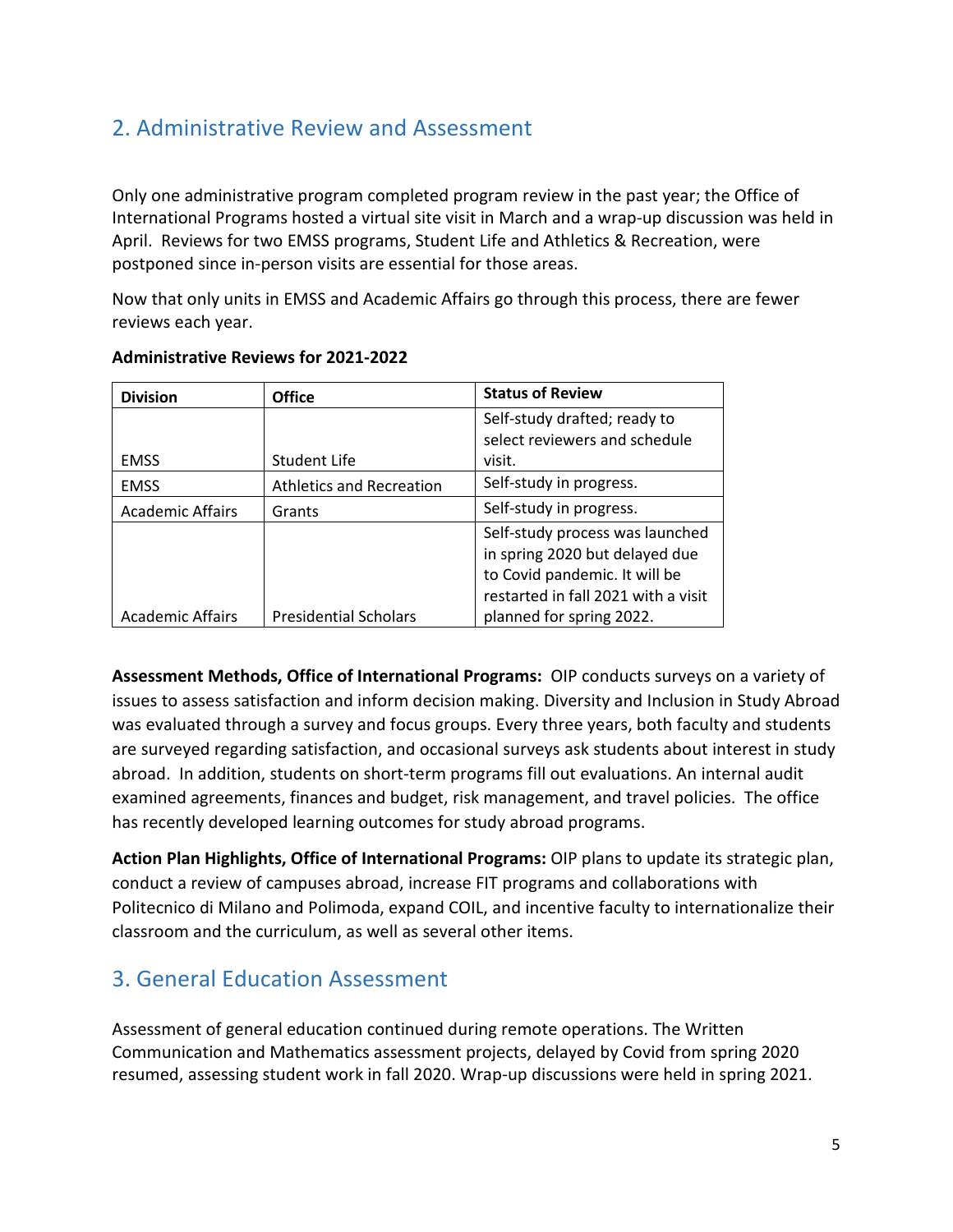Three assessment projects scheduled for 2020-21 proceeded; faculty coordinators met with IRE's Executive Director and the Faculty Senate Assessment Committee in fall 2020 (virtually) and conducted assessments in spring 2021. They will complete and present reports in fall 2021.

| Program                          | <b>Status of Review</b>                                                                                                                                                 |  |  |
|----------------------------------|-------------------------------------------------------------------------------------------------------------------------------------------------------------------------|--|--|
| The Arts                         | The coordinator presented the report to the Faculty Senate<br>Academic Assessment Committee (FSAAC) in fall 2020 and<br>the wrap-up meeting was held in February, 2021. |  |  |
| <b>Written Communication</b>     | Student work was assessed in fall 2020. The report was<br>written and presented to FSAAC, and the wrap-up<br>discussion was held, in spring 2021.                       |  |  |
| <b>Mathematics</b>               | Student work was assessed in fall 2020. The report was<br>written and presented to FSAAC, and the wrap-up<br>discussion was held, in spring 2021.                       |  |  |
| <b>Western Civilization</b>      | Assessment conducted in spring 2021. Wrap-up phase will<br>loccur in fall 2021.                                                                                         |  |  |
| <b>Other World Civilizations</b> | Assessment conducted in spring 2021. Wrap-up phase will<br>loccur in fall 2021.                                                                                         |  |  |
| Modern Languages                 | Assessment conducted in spring 2021. Wrap-up phase will<br>loccur in fall 2021.                                                                                         |  |  |

#### **General Education Assessments In-Progress or Completed, 2020-2021:**

#### **Assessment Methods and Results, 2020-2021**

#### **The Arts**

**Brief Summary of Assessment Method:** The assessment project included 46% of all G6 The Arts courses (12 of 26 courses) offered in Spring 2020 and 30% of all G6 The Arts sections (13 of 44 sections), with courses from English and Communication Studies; Film, Media and Performing Arts; History of Art; and Modern Language and Cultures, taught by full-time and adjunct faculty. Faculty evaluated their students' learning applying the G6 The Arts Interdisciplinary Scoring Rubric and also answered a series of questions regarding their experiences teaching The Arts. Faculty discussed student learning in The Arts at a series of meetings as well.

**Brief Summary of Assessment Findings:** Student work assessed applying the G6 The Arts Interdisciplinary Scoring Rubric evidenced a mean response of 3.4 to 3.5 out of 4 across 4 learning objectives, with the majority of students "Exceeding" and "Meeting" expectations. Qualitative analysis of the varied assignments used for G6 The Arts assessment revealed an emphasis on student agency (allowing students to shape projects, select topics, and direct focus) and a modeling of critical thinking through well-crafted directions, leading questions, and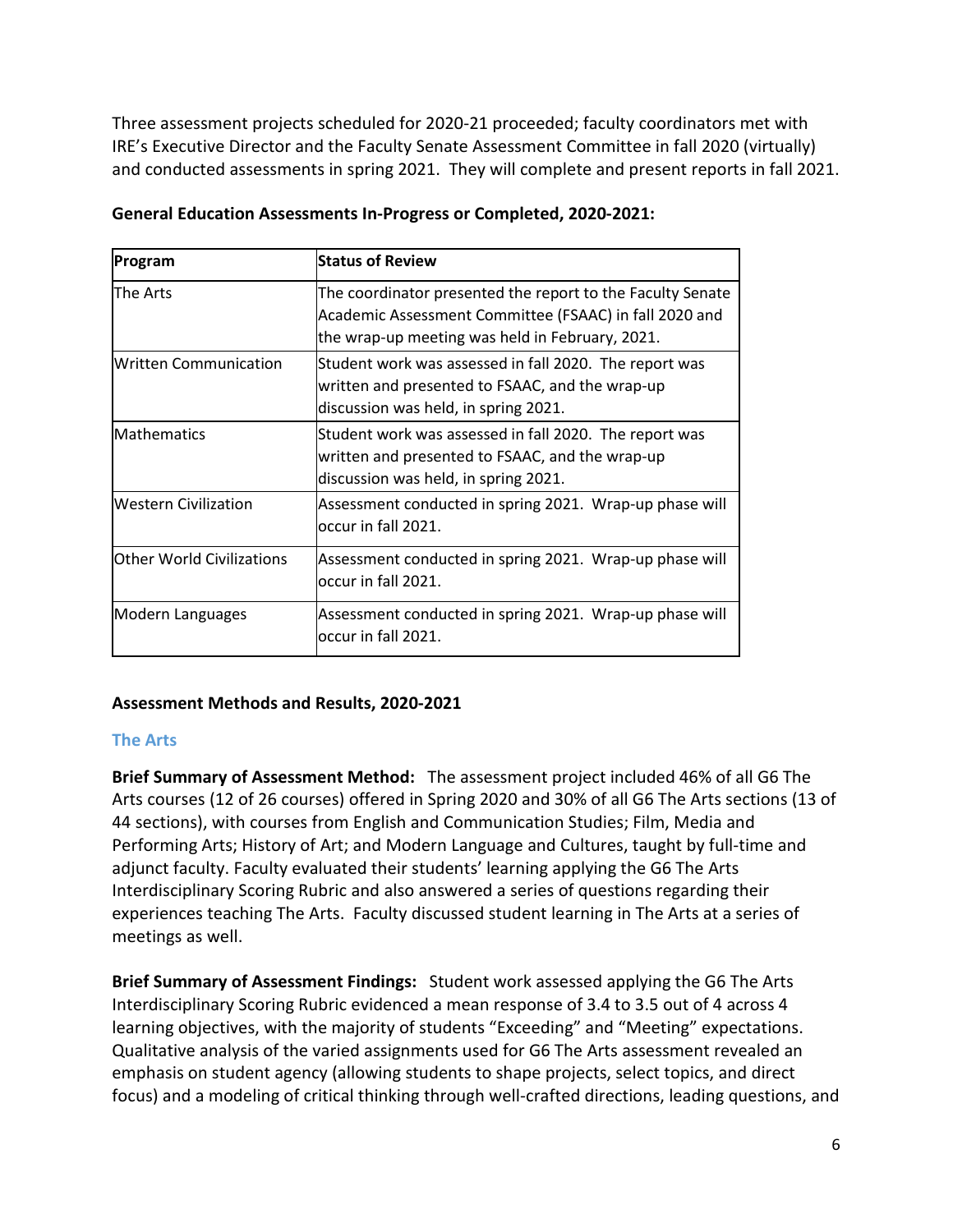scaffolded assignments. These aspects of assignment design support students in achieving their best work. Qualitative analysis of faculty members' teaching experiences in G6 The Arts revealed emphasis on genre and medium, collaboration among students, and ethical understanding as emergent themes important to G6 The Arts instruction. One area of challenge in G6 The Arts relates to students with insufficient historical, political, philosophical and/or sociological background to perform sophisticated analysis of works of art within their contexts.

**Action Plan:** Departments to review their courses and curricula certified as meeting The Arts; Departments to remind faculty teaching G6 courses of learning outcomes. Liberal arts faculty plan to organize an event or interdisciplinary student exhibition in The Arts pending funding.

#### **Written Communication**

**Brief Summary of Assessment Method:** Instructors assessed the final draft of a research-based assignment from a random sample of students enrolled in EN 121, EN 362, and ES 129. Faculty teaching the courses also submitted the relevant assignment instructions/handout. Samples were anonymized and coded, and twelve instructors participated in a norming session to discuss scoring standards using the existing rubric. These instructors came from all three G1 courses assessed and represent both full-time and part-time faculty. Once faculty had completed norming, faculty scored the samples using a rubric, as well as providing an overall score. In addition, students taking a G1 course were surveyed regarding their impressions of learning. Participating faculty met to discuss results and develop recommendations

**Brief Summary of Assessment Findings:** Students in EN 121: English Composition showed a consistent performance with a slight improvement when compared against the results of the 2016 cycle of G1 writing assessment. Faculty expect to see even more improvement when classes are in person. Scores in EN 362, the requirement for the Presidential Scholars, declined. Faculty reports from recent years had noted this, observing variability in student preparedness in the course, and a newly developed course to replace in Fall 2021 has already been passed. Notably, the Content category represents the lowest score for each of the three courses and overall. These results may indicate that students are often able to correctly cite and quote sources but may struggle to use source material in ways that are meaningful to their own purpose or argument. Additional findings from the student survey showed a need for greater consistency in genres taught, though students indicate overall satisfaction with G1 instruction and content.

**Action Plan:** In addition to some recently completed actions, the department will plan faculty development programming to address current needs in relation to writing pedagogy. They will also update the writing rubric to clarify research writing expectations in order to achieve greater consistency among courses.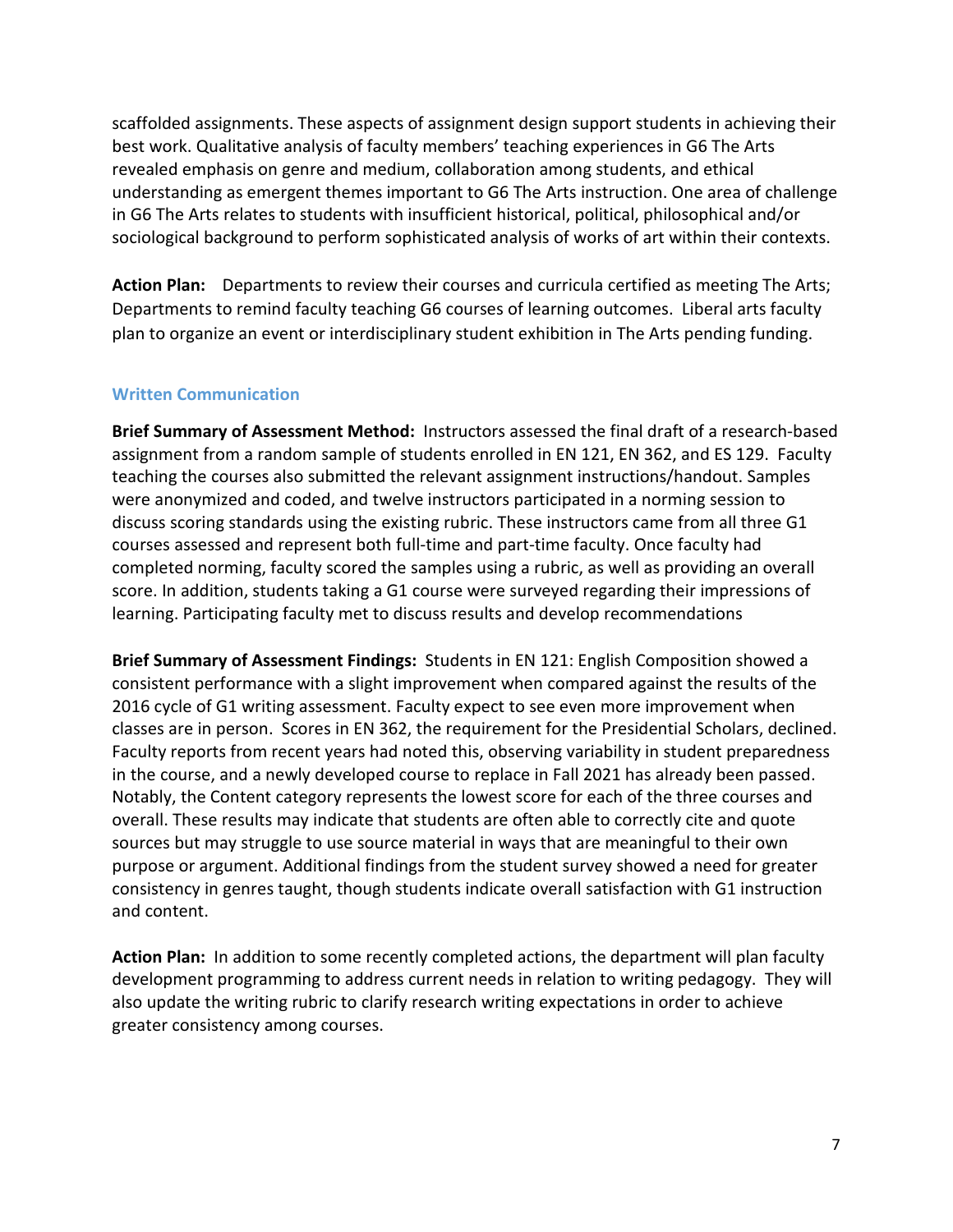#### **Mathematics**

**Brief Summary of Assessment Method:** In order to evaluate the effect of going remote, the department decided to compare final exam scores from Fall 2019 to those from Fall 2020. Mathematics instructors were asked to self-report if they were giving identical final exams in those two semesters. Two instructors offered final exam scores from a total of seven sections. In addition, all data from the MA 080 sections on the Hawkes Learning platform could be compared, 19 sections in all.

**Brief Summary of Assessment Findings:** For the most part, the FIT students learning mathematics remotely performed similarly in their final exams as the students who met with their classes in person a year before. The only potential difference found in this study occurred in the Math Emporium final exams where the remote sections scored slightly higher on average but had more variance in the scores. The average time spent working through the Hawkes curriculum was similar between fall 2019 (48 hours) and fall 2020 (47 hours).

Some remote students may have been tempted to get help that was not allowed during the course. It would be fairly easy to use internet searches and online calculators to get through most of the curriculum since there no one is watching you in person. However, the Honorlock proctoring system is designed to prevent the usage of help during the final exam. Even though students were warned about the strictness of the proctoring system, this may explain some of the low outliers from Fall 2020; a student might not have been truly prepared for the final exam although they were able to get through the Hawkes curriculum.

**Action Plan:** Since remote teaching technologies provide some benefits, the department will seek to promote them even when in-person instruction returns. It will encourage instructors to record their lessons and post them, organizing a workshop with CET for support. In addition, the department will explore making online tutoring a part of office hours.

#### **General Education Assessments Scheduled for 2021-2022:**

Two projects were delayed until 2021-22: oral communication, because it is preferable to assess speaking skills in-person, and critical thinking, to spread out the assessment projects given Covid delays. In addition, assessments will be conducted for the social sciences and the natural sciences.

The SUNY Board of Trustees is expected to pass new General Education requirements by the end of June 2021. Projects next year may be structured to look forward and look at how the new learning outcomes are taught and at student achievement.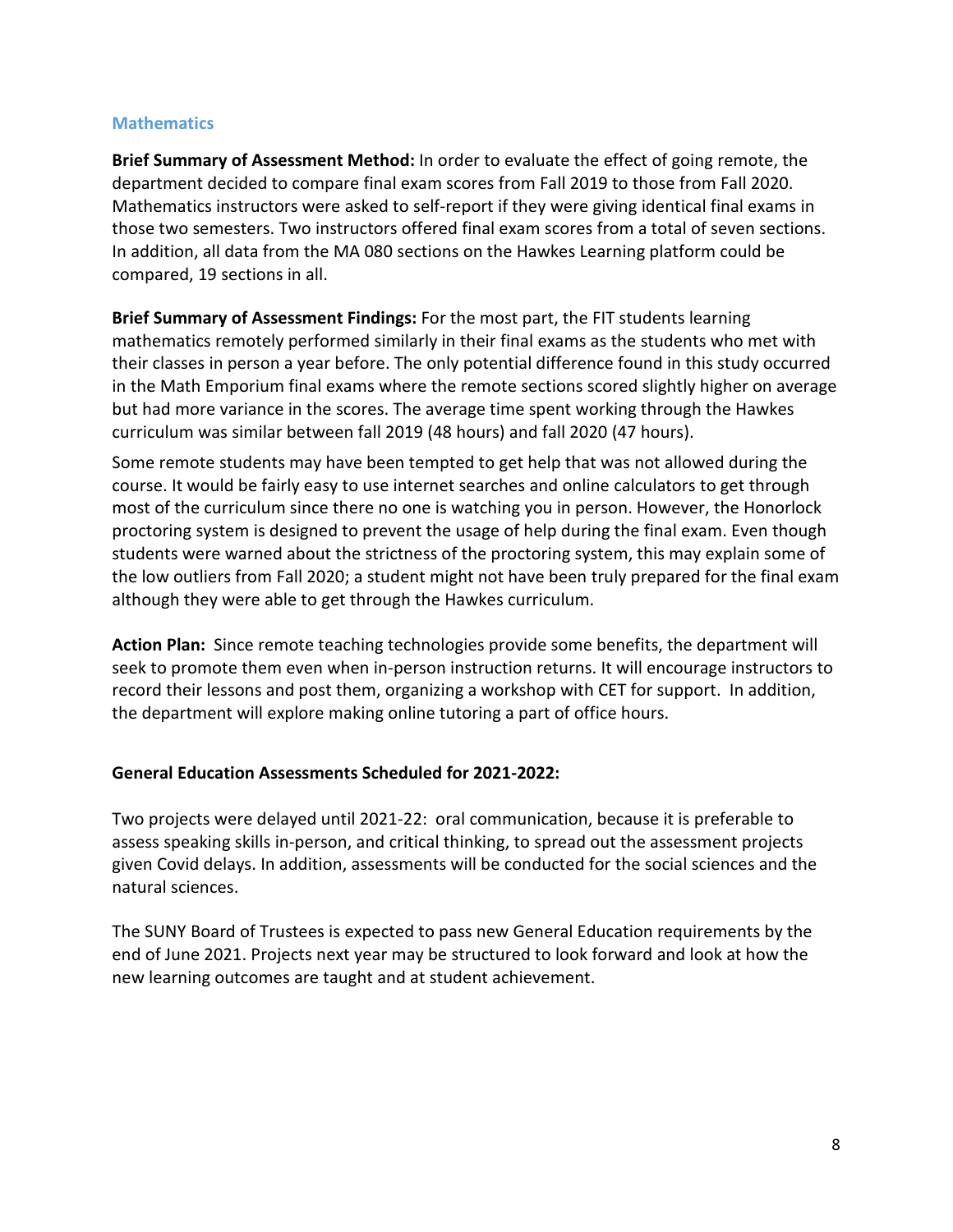# <span id="page-9-0"></span>4. Assessment of Student Learning in Programs

Assessment of program learning outcomes was disrupted in this past year due to the Covid pandemic. The annual assessment reports due in November 2020 are based on assessment conducted during the previous academic year, and most programs assess student capstone work during the spring. Therefore, some of the customary assessment practices may not have been possible. Programs were given the option of providing a narrative report summarizing faculty reflects on the effect of the shift to remote instruction on student learning instead of the usual template, which asks for direct assessment of student learning outcomes, and several programs chose this option. However, many programs did not submit reports in the fall 2020, as teaching remotely continued to be time consuming and challenging for all.

As a reminder, the seven B&T programs (Fashion Business Management, Advertising and Marketing Communications, International Trade and Marketing, Home Products Development, Production Management, Textile Development and Marketing, and Cosmetics and Fragrance Marketing report through the ACBSP accreditation structure. Interior Design, in the School of Art & Design, reports through CIDA accreditation.

The chart on the following page summarizes assessment methods, findings, and use of evidence from programs that submitted PLO assessment reports in 2020.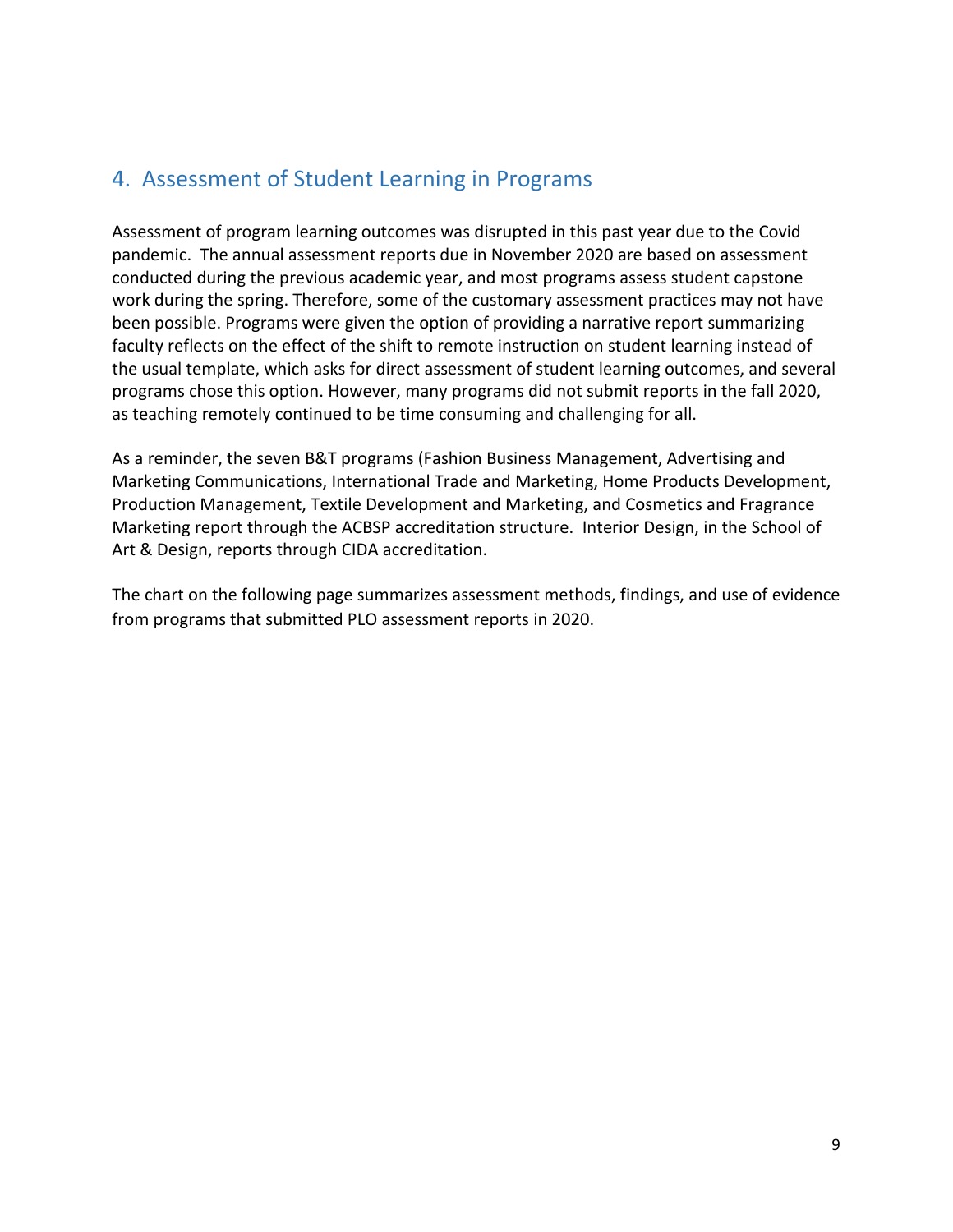#### **Program Learning Outcomes, 2019-2020 Assessment; Report due November 2020**

| <b>Program Name</b>                       | <b>School</b> | <b>Degrees</b> | <b>Report Status</b>                           |                                                                                                                                                       | Findings/Proposed improvements from Assessment/past                                                                                                                                                                                                                                                                   |
|-------------------------------------------|---------------|----------------|------------------------------------------------|-------------------------------------------------------------------------------------------------------------------------------------------------------|-----------------------------------------------------------------------------------------------------------------------------------------------------------------------------------------------------------------------------------------------------------------------------------------------------------------------|
|                                           |               |                |                                                | <b>Methods used</b>                                                                                                                                   | use of results                                                                                                                                                                                                                                                                                                        |
| <b>Footwear and Accessories</b><br>Design | A&D           | AAS, BFA       | Submitted                                      | Reflection, assessment of<br>student work in several<br>courses                                                                                       | Senior BFA students presented strong senior thesis projects<br>and portfolios despite the circumstances. The program made<br>several changes for the fall 2020 semester as a result of the<br>student Covid survey in spring 2020, including faculty<br>training, and adjustments to projects, deadlines and rubrics. |
| <b>Advertising Design</b>                 | A&D           | <b>BFA</b>     | Data reported in<br>Academic Program<br>Review | Five ADD faculty<br>assessed the senior<br>projects using a rubric.                                                                                   | While student scores were sufficient to meet the learning<br>outcomes, faculty would like scores to be higher to exceed<br>the criteria.                                                                                                                                                                              |
| Art History and Museum<br>Professions     | LIB           | <b>BS</b>      | Submitted                                      | Reflection, evaluation of<br>capstone projects with<br>rubric                                                                                         | Expansion of co-curricular aspects of program has increased<br>professional knowledge and leadership in students.<br>Assessment revealed that digital presentation skills need<br>strengthening, and is developing a new courses on "Digital<br>Art History" that emphasizes these skills.                            |
| Entrepreneurship                          | B&T           | <b>BS</b>      | Submitted                                      | Assessment of projects in<br>two courses, using<br>rubrics                                                                                            | Students met expectations and strengths and weaknesses<br>were consistent with faculty expectations. Results in a few<br>areas were lower due to the disruptions of the pandemic.                                                                                                                                     |
| Film and Media                            | LIB           | AAS, BS        | Submitted                                      | Rotating AAS and BS<br>degree assessment; this<br>year, learning outcomes<br>in the AAS were<br>evaluated. Assessment of<br>exam essays using rubric. | Students exceeded faculty expectations in use of analytical<br>terms and use of knowledge of cinema history in analyzing<br>films. Program will continue to support this learning by<br>further coordination of multiple sections on Introduction to<br>Film and increasing focus on writing and speaking about film. |
| <b>Global Fashion</b><br>Management       | Grad          | <b>MPS</b>     | Submitted                                      | Reflection on student<br>learning                                                                                                                     | Learning outcomes in the international seminar courses,<br>which rely on in-person, multicultural teamwork, were<br>impacted, since remote interactions did not provide the same<br>level of immersion as the in-person international work.<br>Learning in other courses has remained strong.                         |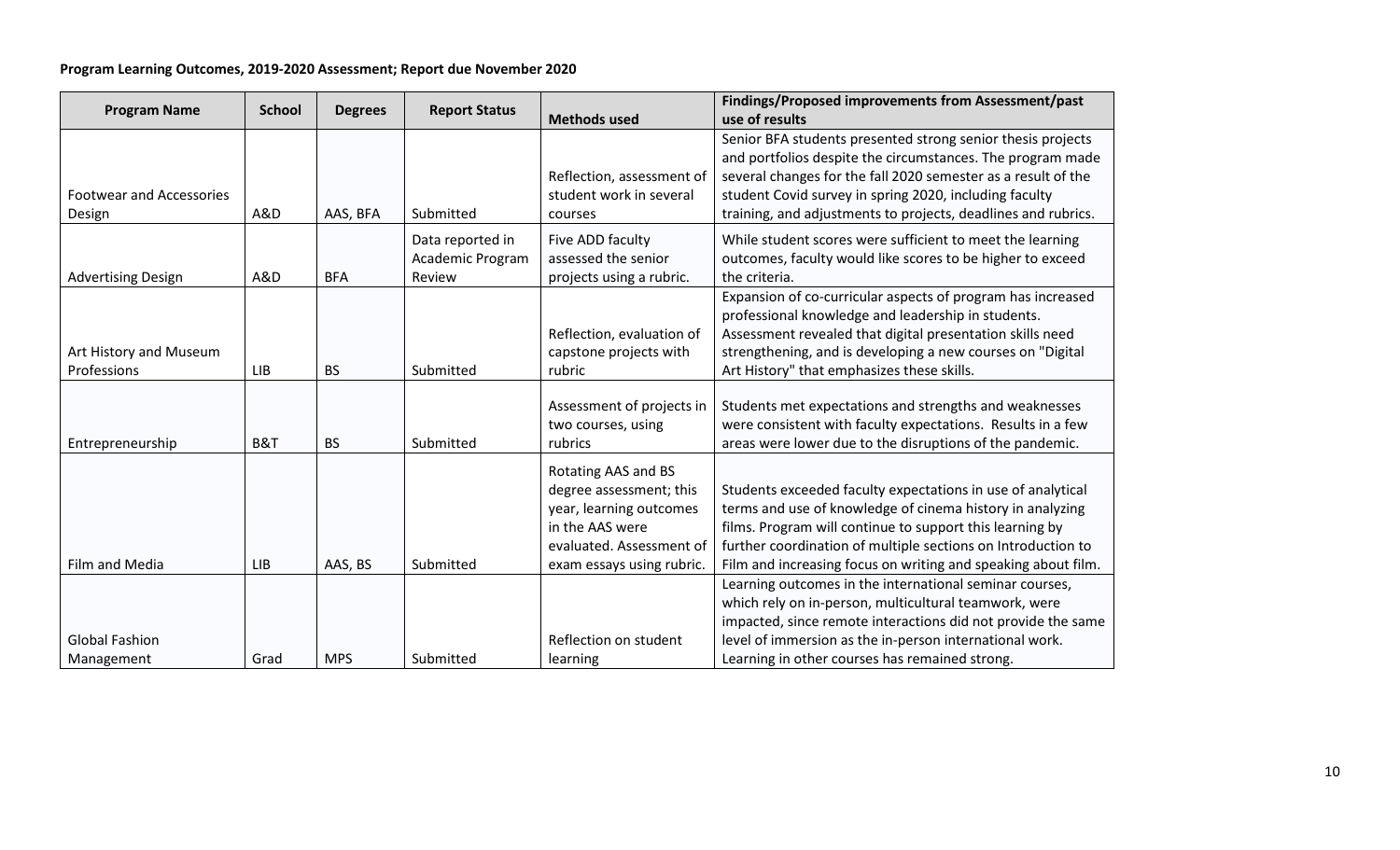|                         |     |           |           | Reflection on student | Faculty have been archiving samples of student work for<br>future review. Remote teaching has compromised the one-<br>on-one faculty-student experience; hands-on instruction is<br>better than virtual for some aspects of teaching.<br>Nevertheless, faculty see some potentialities of blended<br>classrooms in certain limited areas of teaching which may be<br>explored in the future. Program continues to work on<br>maintaining and building student drawing skills throughout<br>the BFA. Based on past assessments, the program has<br>improved color mixing as this faculty skill group has met more |
|-------------------------|-----|-----------|-----------|-----------------------|------------------------------------------------------------------------------------------------------------------------------------------------------------------------------------------------------------------------------------------------------------------------------------------------------------------------------------------------------------------------------------------------------------------------------------------------------------------------------------------------------------------------------------------------------------------------------------------------------------------|
| <b>Illustration</b>     | A&D | AAS, BFA  | Submitted | learning              | frequently and faculty have shared methods with each other.                                                                                                                                                                                                                                                                                                                                                                                                                                                                                                                                                      |
|                         |     |           |           |                       | Remote learning impacted various courses differently.<br>Design and CAD courses were able to transition with little                                                                                                                                                                                                                                                                                                                                                                                                                                                                                              |
|                         |     |           |           |                       | difficulty. Fabrication courses were the most difficult to                                                                                                                                                                                                                                                                                                                                                                                                                                                                                                                                                       |
|                         |     |           |           |                       | translate; nevertheless, jewelry students were able to craft                                                                                                                                                                                                                                                                                                                                                                                                                                                                                                                                                     |
|                         |     |           |           |                       | successful pieces. As a whole, faculty become more digitally                                                                                                                                                                                                                                                                                                                                                                                                                                                                                                                                                     |
|                         |     |           |           | Reflection on student | savvy, and found a capacity for flexibility and creative                                                                                                                                                                                                                                                                                                                                                                                                                                                                                                                                                         |
| Jewelry Design          | A&D | AAS       | Submitted | learning.             | solutions.                                                                                                                                                                                                                                                                                                                                                                                                                                                                                                                                                                                                       |
|                         |     |           |           |                       | Students struggle most with knowledge of fabric properties;                                                                                                                                                                                                                                                                                                                                                                                                                                                                                                                                                      |
|                         |     |           |           |                       | TD program is working with TDM department to make                                                                                                                                                                                                                                                                                                                                                                                                                                                                                                                                                                |
|                         |     |           |           |                       | curricular changes in Textile Science course that supports TD                                                                                                                                                                                                                                                                                                                                                                                                                                                                                                                                                    |
|                         |     |           |           | Reflection on student | students. Improvements made in software proficiency with                                                                                                                                                                                                                                                                                                                                                                                                                                                                                                                                                         |
| <b>Technical Design</b> | B&T | <b>BS</b> | Submitted | learning              | addition of Leo Stream technology.                                                                                                                                                                                                                                                                                                                                                                                                                                                                                                                                                                               |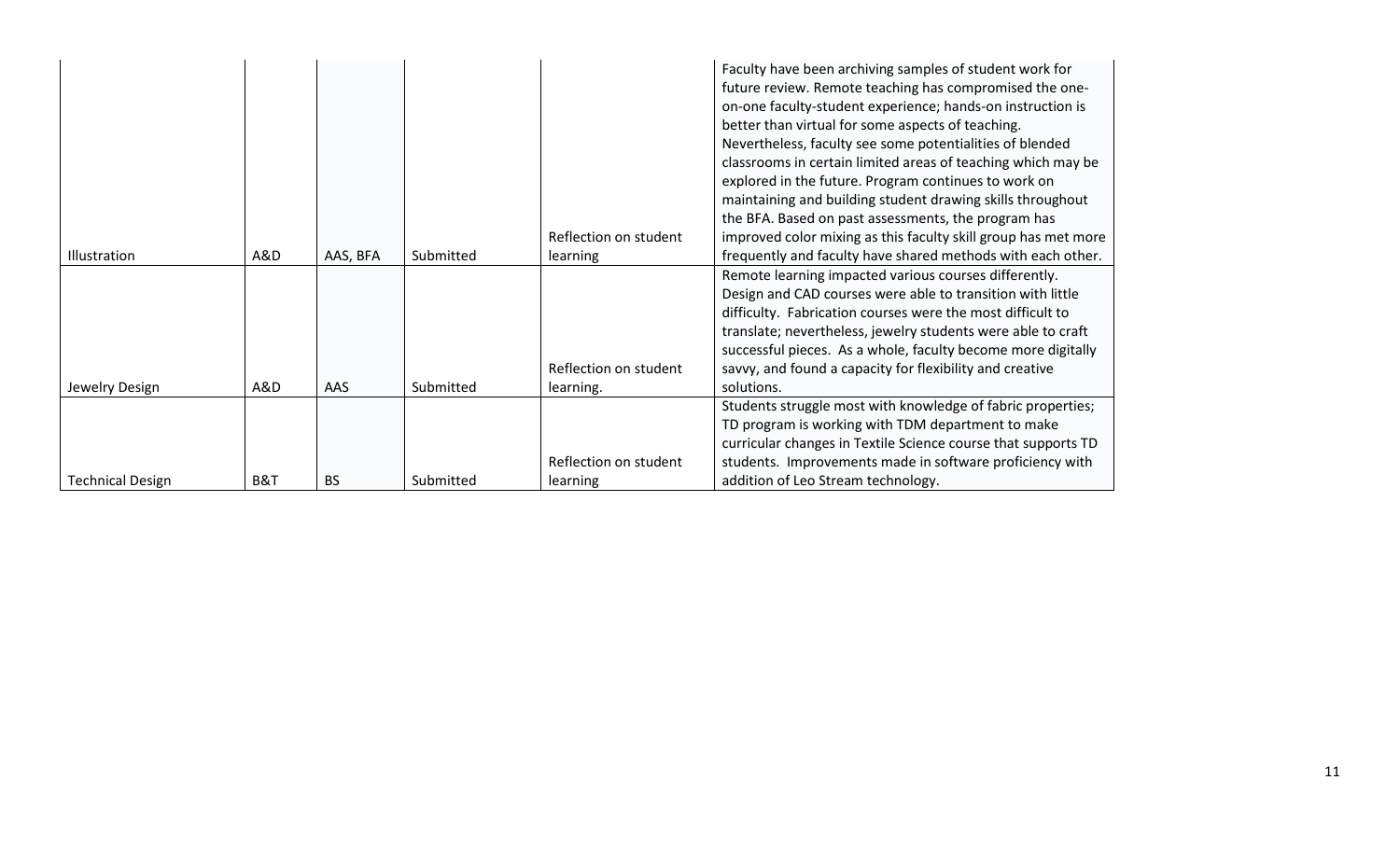#### **Sponsor ratings of interns**

Students enrolled in placements supported by CIS and enrolled in IC class sections are evaluated by their sponsors on a variety of important professional skills. These ratings serve as an additional indicator regarding student learning at FIT, as all FIT programs emphasize preparing students for professions.

|                    |                                                               |     |      | % top |
|--------------------|---------------------------------------------------------------|-----|------|-------|
|                    | <b>Question</b>                                               | N.  | Avg. | 2     |
| Professionalism    | Punctuality                                                   | 479 | 4.83 | 97%   |
|                    | Attendance                                                    | 479 | 4.85 | 98%   |
|                    | Calls when absent or late                                     | 441 | 4.88 | 98%   |
|                    | Adheres to company dress code                                 | 332 | 4.94 | 100%  |
| <b>Skills</b>      | Verbal skills: clear, concise and effective                   | 486 | 4.72 | 98%   |
|                    |                                                               |     |      |       |
|                    | Writing skills: clear, concise and effective (if appropriate) | 467 | 4.72 | 97%   |
|                    | Presentation skills (if appropriate)                          | 420 | 4.74 | 98%   |
| Attitude           | Enthusiastic                                                  | 487 | 4.80 | 97%   |
|                    | Does her/his own share of necessary tasks to complete         |     |      |       |
| Responsibility     | projects                                                      | 486 | 4.82 | 98%   |
|                    | Uses time effectively                                         | 487 | 4.69 | 95%   |
|                    | Meets deadlines                                               | 487 | 4.78 | 96%   |
|                    | Assignments are accurate and complete                         | 487 | 4.74 | 96%   |
| <b>Team Player</b> | Follows instructions and listens well                         | 487 | 4.79 | 97%   |
|                    | Contributes ideas and effort to the group                     | 472 | 4.71 | 97%   |
|                    | Works well with supervisor and coworkers                      | 485 | 4.90 | 99%   |
|                    | Willingness to help                                           | 486 | 4.91 | 99%   |
|                    | Keeps current on new industry trends and developments in      |     |      |       |
| Initiative         | area of work                                                  | 470 | 4.70 | 95%   |
|                    | Shows resourcefulness in evaluating options and in            |     |      |       |
|                    | troubleshooting; thinks through execution and                 |     |      |       |
|                    | consequences                                                  | 477 | 4.68 | 94%   |

#### **Sponsor Ratings of Interns (Academic Year) 2020-2021**

# <span id="page-12-0"></span>5. Surveys

This year, IRE administered or coordinated 30 surveys, given for a variety of purposes. Selected surveys, particularly those relating to student learning and success, are highlighted below.

Some of the typical spring survey plans were disrupted by the pandemic. IRE usually administers exit surveys to Art & Design students in their 4th and 8th semesters, asking about experiences in their entire program. Since the survey is usually given by faculty in classes, and offers comparative information from year to year, IRE decided not to administer it since it would be difficult to obtain adequate response rates remotely.